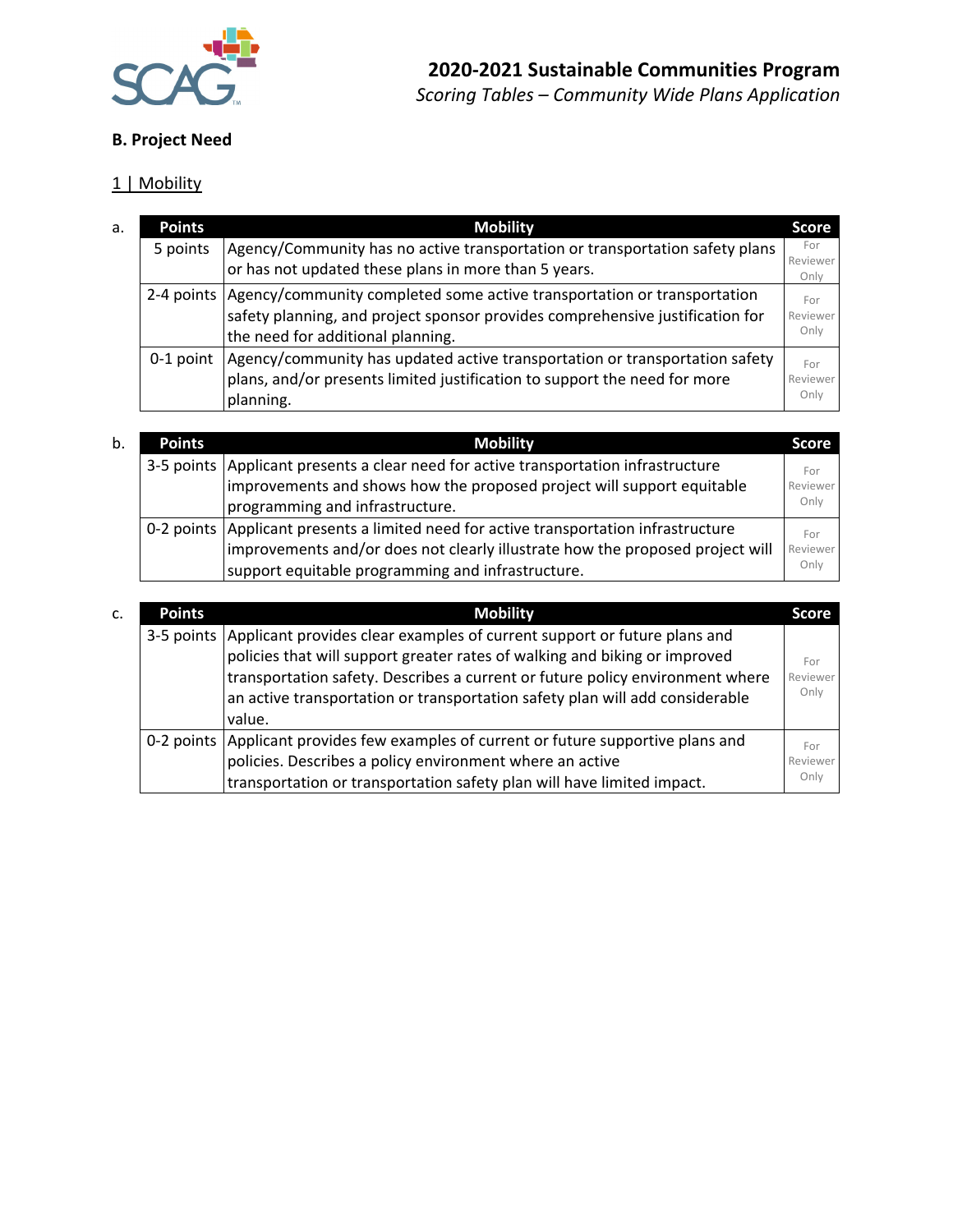

2 | Safety Benefits

a. **Group A – Population over 250,000** Points Total Fatal & Injury The Bicyclists Convention Pedestrians Score 15 Rankings 1‐3 Rankings 1‐5 Rankings 1‐4 10 Rankings 4-5 Rankings 6-7 Ranking 5 5 Rankings 6-8 Rankings 8-10 Rankings 6-12 0 Rankings 9+ Rankings 11+ Rankings 13+ **Group B – Population 100,001‐250,000** Points Total Fatal & Injury The Bicyclists Convention Pedestrians Score 15 | Rankings 1-14 | Rankings 1-16 | Rankings 1-14 10 | Rankings 15‐26 | Rankings 17‐33 | Rankings 15‐34 5 Rankings 27‐39 Rankings 34‐46 Rankings 35‐45 0 Rankings 40+ <br>Rankings 40+ Rankings 47+ Rankings 46+ **Group C – Population 50,001‐100,000** Points Total Fatal & Injury | Bicyclists | Pedestrians | Score 15 Rankings 1-25 Rankings 1-35 Rankings 1-30 10 Rankings 26‐53 Rankings 36‐59 Rankings 31‐57 5 Rankings 54-78 | Rankings 60-85 | Rankings 58-82 0 Rankings 79+ Rankings 86+ Rankings 83+ **Group D – Population 25,001‐50,000** Points Total Fatal & Injury The Bicyclists Convention Pedestrians Score 15 | Rankings 1-28 | Rankings 1-30 | Rankings 1-28 10 | Rankings 29-48 | Rankings 31-57 | Rankings 29-45 5 Rankings 49‐72 Rankings 58‐82 Rankings 46‐74 0 Rankings 73+ 1 Rankings 83+ Rankings 75+ **Group E – Population 10,001‐25,000** Points Total Fatal & Injury | Bicyclists | Pedestrians | Score 15 Rankings 1‐19 Rankings 1‐26 Rankings 1‐32 10 | Rankings 20-46 | Rankings 27-46 | Rankings 33-50 5 Rankings 47‐72 Rankings 47‐81 Rankings 51‐77 0 Rankings 73+ Rankings 82+ Rankings 78+ **Group F – Population 2,501‐10,000** Points Total Fatal & Injury The Bicyclists Convention Pedestrians Score 15 Rankings 1‐24 Rankings 1‐39 Rankings 1‐31 10 | Rankings 25-42 | Rankings 40-55 | Rankings 32-53 5 Rankings 43‐48 Rankings 56‐65 Rankings 54‐62 0 Rankings 49+ 1 Rankings 66+ Rankings 63+ **Group G – Population 1‐2,500** Points Total Fatal & Injury | Bicyclists | Pedestrians | Score 15 Rankings 1 Rankings 1 Ranking 1 Ranking 1 10 Rankings 2 Rankings 3-4 Ranking 2 5 Rankings 3 Rankings 5-7 Rankings 3-7 0 Rankings 4+ Rankings 8+ Rankings 8+ Rankings 8+ **Counties** Points | Total Fatal & Injury | Bicyclists | Pedestrians | Score 15 Rankings 1-13 Rankings 1-26 Ranking 1-38 10 | Rankings 14-16 **Rankings 27-37** Ranking 39-43 5 Rankings 17‐57 Rankings 38‐50 Rankings 44‐48 0 | Ranking 58 | Rankings 51+ | Rankings 49+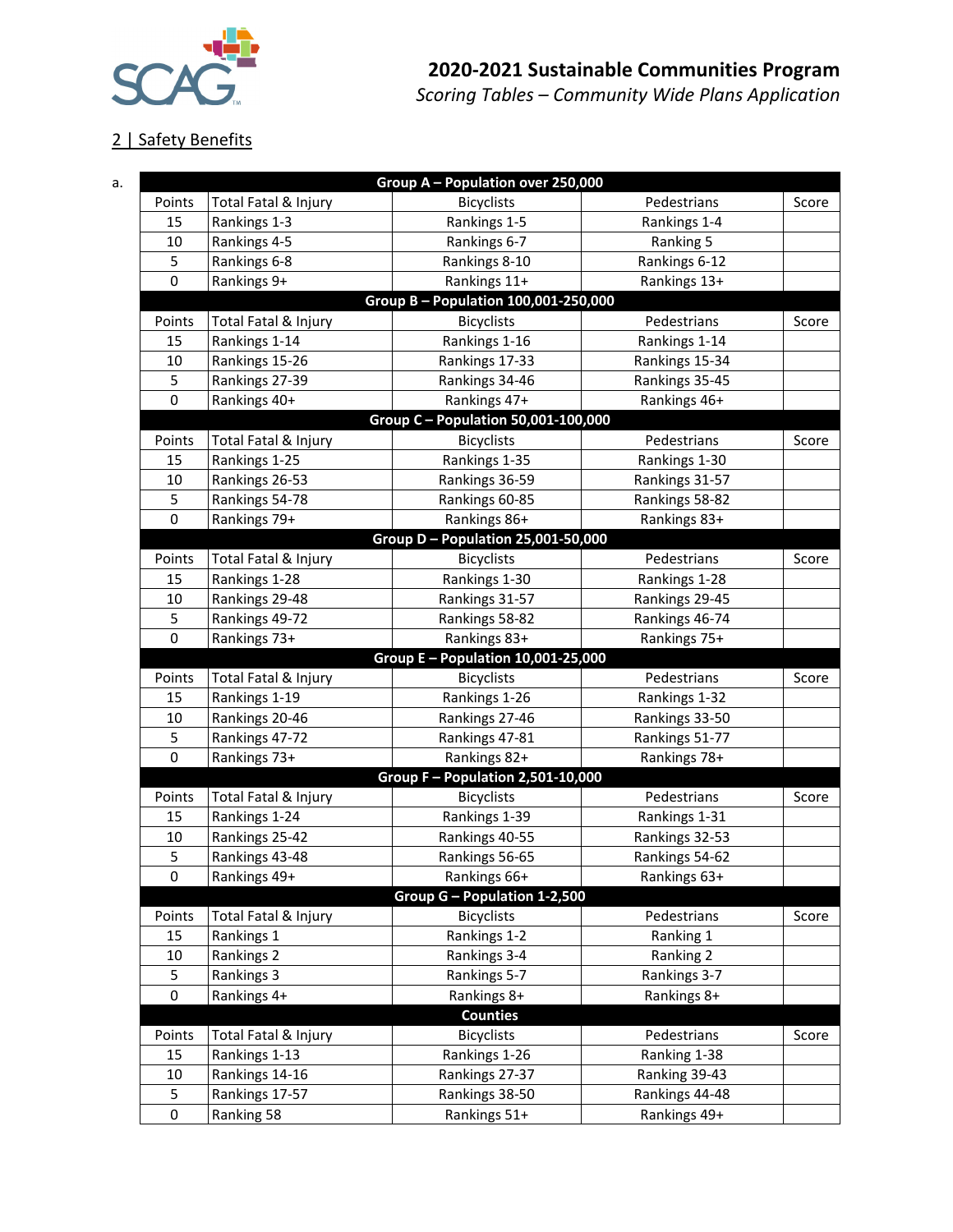

*Scoring Tables – Community Wide Plans Application*

#### *Safety Benefits Table Notes*

- *California Office of Traffic Safety groups cities by population and ranks them within each group*
- *Counties are ranked against other counties in the state*
- *Some of the categories jurisdictions are ranked by include:*
	- o *All collisions*
	- o *Bicycle involved collisions*
	- o *Pedestrian involved collisions*
- *Points were distributed based on how cities in the SCAG region ranked in each group (see table)*
- *The final safety score for each jurisdiction is an average of the scores of the three categories*

| b. | <b>Points</b> | <b>Safety</b>                                                                                | <b>Score</b>     |
|----|---------------|----------------------------------------------------------------------------------------------|------------------|
|    |               | 3-5 points   Additional factors are identified that pose significant challenges to expanding | For              |
|    |               | rates of walking and bicycling and/or reducing collisions. A clear plan for                  | Reviewer         |
|    |               | engaging stakeholders and agency staff to address the issues identified.                     | Only             |
|    |               | 0-2 points Additional factors are mentioned but clear strategies for engaging                | For              |
|    |               | stakeholders are not provided.                                                               | Reviewer<br>Only |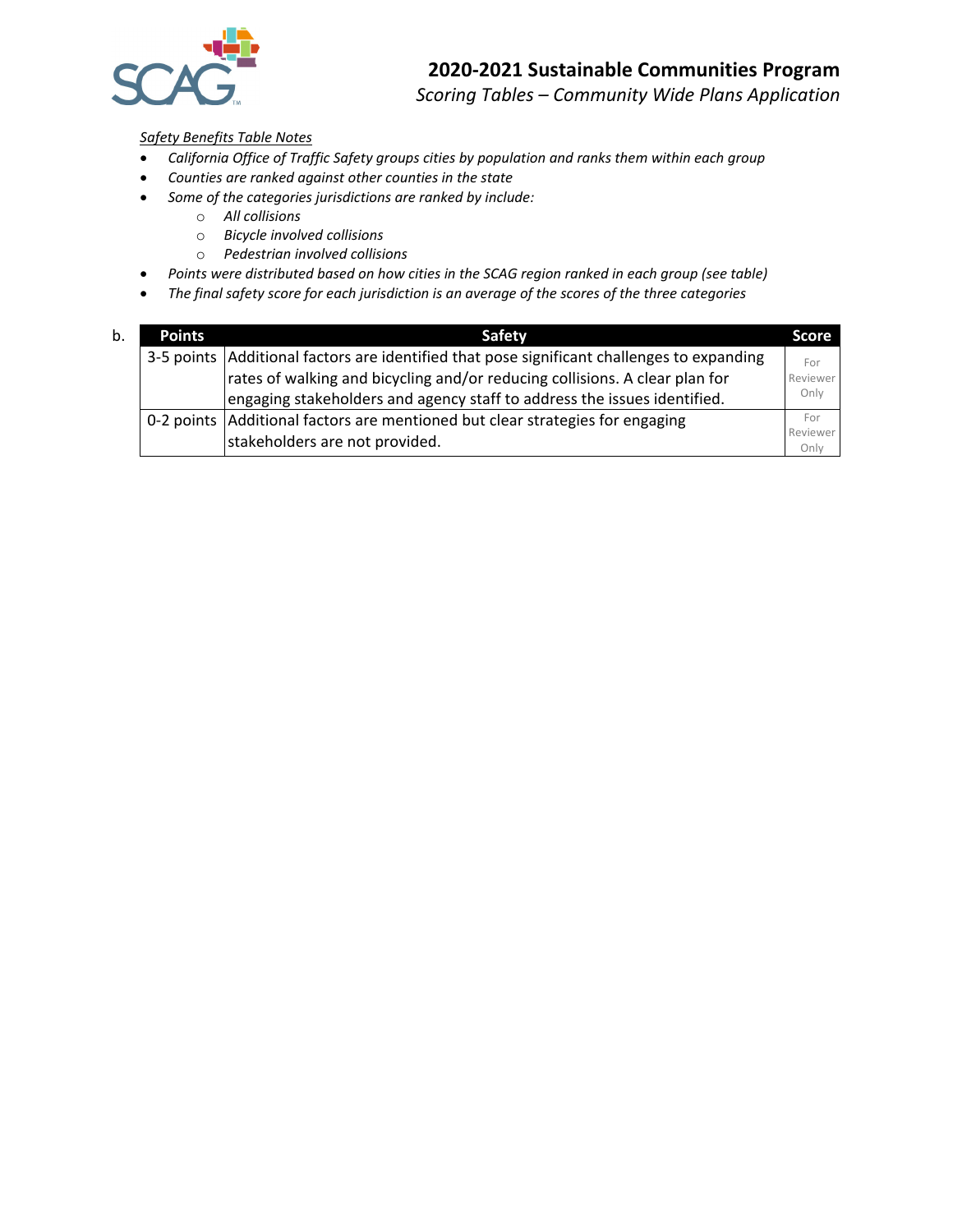

*Scoring Tables – Community Wide Plans Application*

#### 3 | Disadvantaged Communities & Public Health

| a. | <b>Points</b> | <b>Public Health</b>                                 | <b>Score</b>     |
|----|---------------|------------------------------------------------------|------------------|
|    | 5 points      | Score is equal to or below 25.                       | For              |
|    |               |                                                      | Reviewer<br>Only |
|    | 3 points      | Score is equal to or less than 50, but more than 25. | For              |
|    |               |                                                      | Reviewer         |
|    |               | Score is equal to or less than 75, but more than 50. | Only<br>For      |
|    | 1 point       |                                                      | Reviewer         |
|    |               |                                                      | Only             |
|    | 0 points      | Score is greater than 75.                            | For              |
|    |               |                                                      | Reviewer         |
|    |               |                                                      | Onlv             |

| b. | <b>Points</b> | <b>Disadvantaged Communities - Severity</b>                                   | <b>Score</b>     |
|----|---------------|-------------------------------------------------------------------------------|------------------|
|    | 5 points      | The project is entirely within an Environmental Justice Area, a Community of  | For              |
|    |               | Concern, and an SB 535 Disadvantaged Area or within a Native American Tribal  | Reviewer         |
|    |               | Land.                                                                         | Only             |
|    | 4 points      | The project is entirely within an Environmental Justice Area, Community of    | For              |
|    |               | Concern, or SB 535 Disadvantaged Area and partially in the others.            | Reviewer<br>Only |
|    | 3 points      | The project is partially within an Environmental Justice Area, a Community of | For              |
|    |               | Concern, and an SB 535 Disadvantaged Area.                                    | Reviewer<br>Only |
|    | 2 points      | The project is partially within two of the three: Environmental Justice Area, | For              |
|    |               | Community of Concern, or SB 535 Disadvantaged Area.                           | Reviewer<br>Only |
|    | 1 point       | The project is partially within an Environmental Justice Area, Community of   | For              |
|    |               | Concern, or SB 535 Disadvantaged Area.                                        | Reviewer         |
|    |               |                                                                               | Only<br>For      |
|    | 0 points      | The project is not within an Environmental Justice Area, Community of         | Reviewer         |
|    |               | Concern, or SB 535 Disadvantaged Area.                                        | Only             |

| C. | <b>Points</b> | Disadvantaged Communities - Direct Benefit                                           | <b>Score</b>     |
|----|---------------|--------------------------------------------------------------------------------------|------------------|
|    | 5 points      | The project will clearly benefit members of a Disadvantaged Community and            | For              |
|    |               | improves health outcomes. Applicant has provided clear and implementable             | Reviewer         |
|    |               | anti-displacement strategies.                                                        | Only             |
|    |               | 3-4 points The project will clearly benefit members of a Disadvantaged Community AND | For              |
|    |               | improve health outcomes.                                                             | Reviewer<br>Only |
|    |               | 1-2 points The project will clearly benefit members of a Disadvantaged Community OR  | For              |
|    |               | will clearly improve health outcomes.                                                | Reviewer<br>Only |
|    | 0 points      | The project will not benefit a Disadvantaged Community or improve health             | For              |
|    |               | outcomes.                                                                            | Reviewer         |
|    |               |                                                                                      | Onlv             |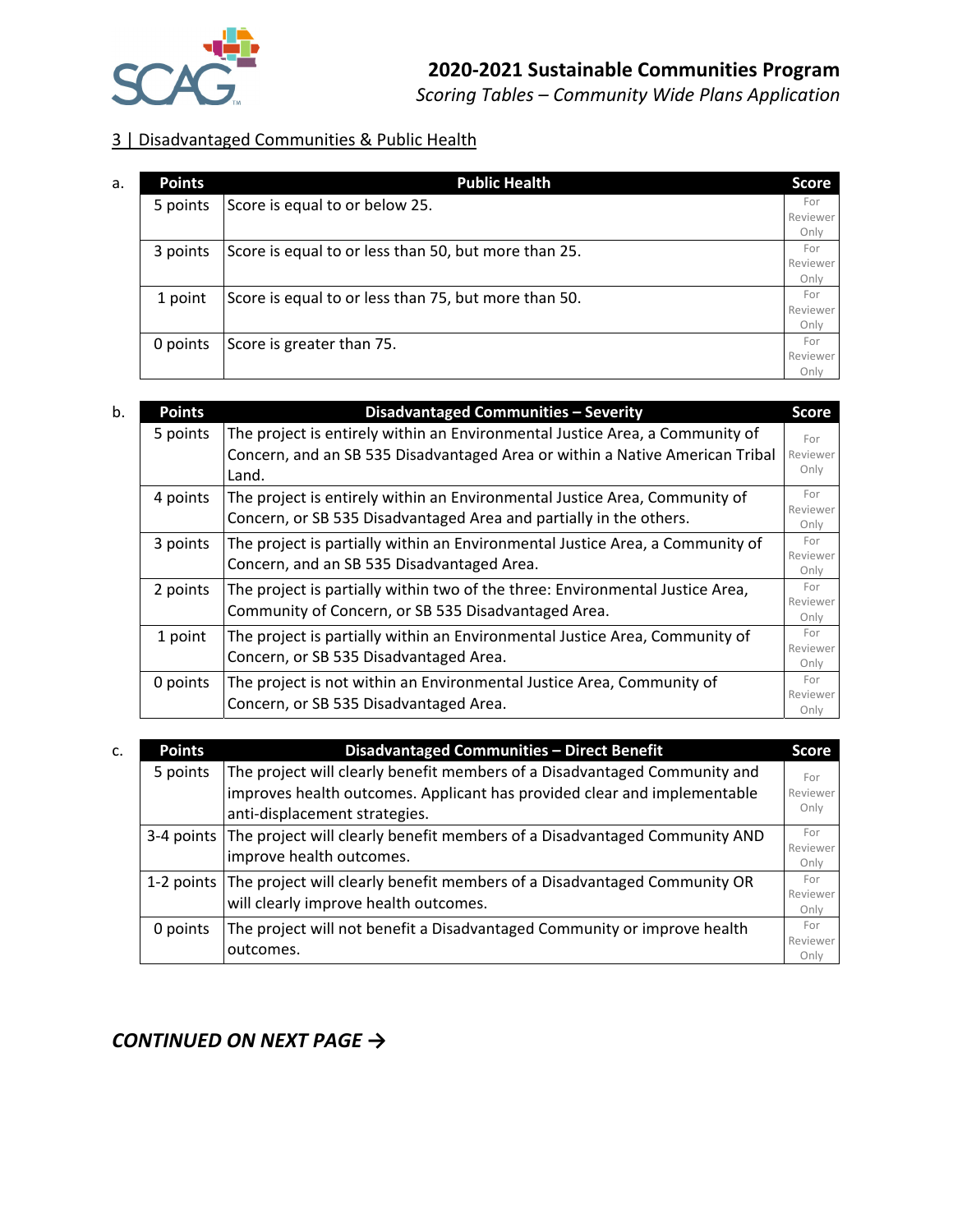

#### **C. Desired Outcomes**

### 1 | Safety Strategies

| а. | <b>Points</b> | Safety                                                                                       | <b>Score</b>     |
|----|---------------|----------------------------------------------------------------------------------------------|------------------|
|    |               | 3-5 points   Approach is clear and comprehensive. Illustrates data-based methodology for     | For              |
|    |               | identifying and targeting collision "hot spots" or high injury corridors. A letter           | Reviewer         |
|    |               | of support from a supporting agency is provided detailing commitment.                        | Only             |
|    |               | 0-2 points   Approach is feasible but lacks a data driven approach for identifying collision | For              |
|    |               | "hot spots" or high injury corridors. No partnership with a supporting agency.               | Reviewer<br>Only |

#### 2 | Public Health Strategies

| a. | <b>Points</b> | <b>Public Health</b>                                                                                                                                            | 'Score                  |
|----|---------------|-----------------------------------------------------------------------------------------------------------------------------------------------------------------|-------------------------|
|    |               | 3-5 points Approach is clear and comprehensive and describes tools and strategies that<br>will be used to incorporate health outcomes. A letter of              | For<br>Reviewer         |
|    |               | support from a public health partner is provided detailing how the partner will<br>support the project.                                                         | Only                    |
|    |               | 0-2 points Approach is not clear and/or comprehensive, tools and strategies are<br>not clearly defined. Lacks a letter of support from a public health partner. | For<br>Reviewer<br>Onlv |

#### 3 | Community Engagement Strategies

| а. | <b>Points</b> | <b>Public Participation</b>                                                                 | <b>Score</b>     |
|----|---------------|---------------------------------------------------------------------------------------------|------------------|
|    |               | 4-5 points Project includes robust and innovative outreach strategies that will engage      | For<br>Reviewer  |
|    |               | identified targeted audience.                                                               | Only             |
|    |               | 2-3 points   Project includes sufficient outreach and includes outreach strategies to reach | For              |
|    |               | identified targeted audience.                                                               | Reviewer<br>Only |
|    |               | 0-1 point   Project includes minimal or limited outreach strategies.                        | For              |
|    |               |                                                                                             | Reviewer         |
|    |               |                                                                                             | Onlv             |

### 4 | Project Outcomes & Scope of Work

| a. | <b>Points</b> | <b>Desired Outcomes</b>                                                                    | <b>Score</b>     |
|----|---------------|--------------------------------------------------------------------------------------------|------------------|
|    |               | 3-5 points   Applicant identifies desired outcomes, goals, and objectives that meet the    | For              |
|    |               | needs of the community and are achievable within a reasonable timeframe.                   | Reviewer<br>Only |
|    |               | 0-2 points   Applicant identifies the desired outcomes, goals, and objectives but does not | For              |
|    |               | tie them to the needs of the community or they are inappropriate for the                   | Reviewer         |
|    |               | context of the project.                                                                    | Only             |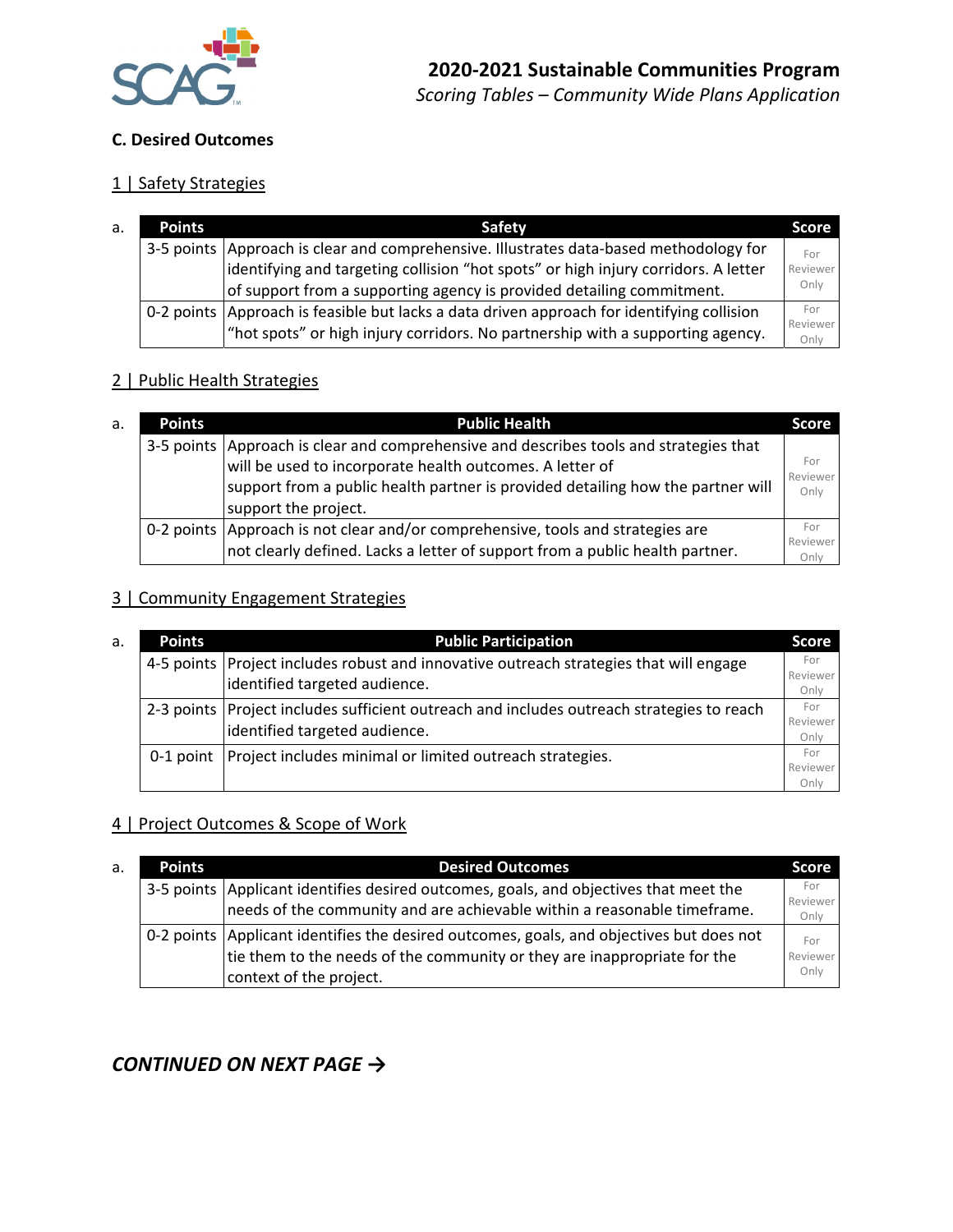

*Scoring Tables – Community Wide Plans Application*

| b. | <b>Points</b> | <b>Scope of Work</b>                                                                | <b>Score</b>     |
|----|---------------|-------------------------------------------------------------------------------------|------------------|
|    | $11 - 15$     | Applicant identifies reasonable tasks to achieve the stated desired outcomes,       |                  |
|    | points        | goals, and objectives. Tasks clearly link to well thought out safety, public        | For<br>Reviewer  |
|    |               | health, and community engagement strategies. Tasks include the development          | Only             |
|    |               | of PSR Equivalent top priority projects.                                            |                  |
|    | $6 - 10$      | Applicant identifies reasonable tasks to achieve the stated desired outcomes,       | For              |
|    | points        | goals, and objectives.                                                              | Reviewer<br>Only |
|    |               | 0-5 points Applicant identifies tasks but they are not appropriate or realistic for | For              |
|    |               | completing the project with the proposed budget.                                    | Reviewer<br>Only |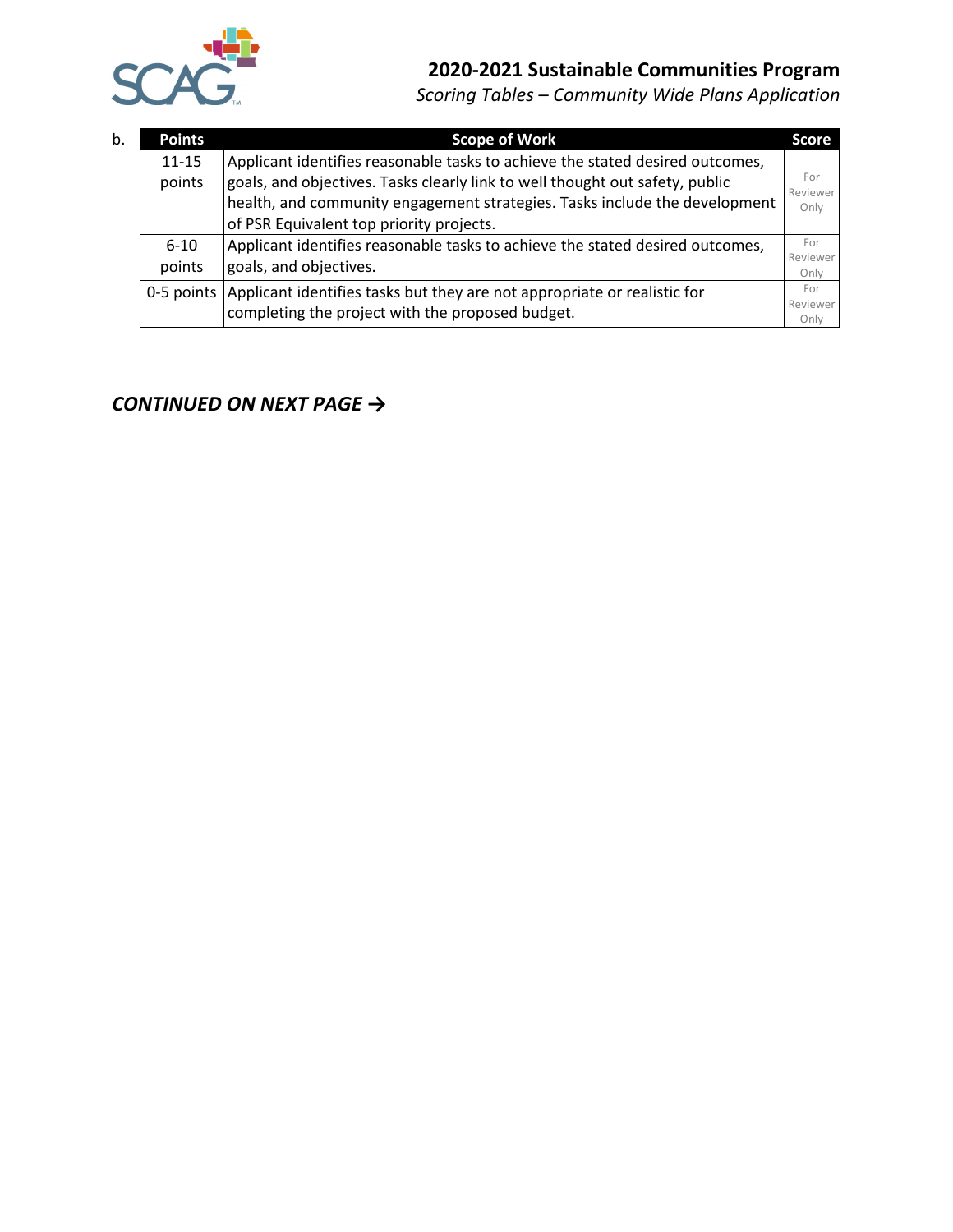

#### **D. Partnerships & Engagement**

### 1 | Cost Effectiveness

| a. | <b>Points</b> | <b>Cost Effectiveness</b>                                                                  | Score           |  |
|----|---------------|--------------------------------------------------------------------------------------------|-----------------|--|
|    |               | 3-5 points   Applicant identifies existing methodologies/tools/templates to be included in | For<br>Reviewer |  |
|    |               | the project and clearly describes how they will be incorporated into project.              |                 |  |
|    |               | Alternatively, applicant clearly defines method and approach for ensuring                  | Only            |  |
|    |               | project results in multi-jurisdictional impact.                                            |                 |  |
|    |               | 0-2 points Project identifies existing methodologies/tools/templates but fails to clearly  |                 |  |
|    |               | describe how they will be incorporated into the project. Applicant provides                | For<br>Reviewer |  |
|    |               | limited or no evidence to support that the project will have multi-jurisdictional          | Only            |  |
|    |               | impacts.                                                                                   |                 |  |

### 2 | Commitments, Partnerships & Leveraging

| <b>Points</b><br>a. |          | <b>Commitment</b>                                                                        |                  |
|---------------------|----------|------------------------------------------------------------------------------------------|------------------|
|                     | 5 points | The applicant has provided letters of commitment for the project from diverse            | For              |
|                     |          | stakeholders and clearly outlines the types of activities each stakeholder will          | Reviewer         |
|                     |          | undertake to support the project.                                                        | Only             |
|                     |          | 3-4 points The applicant has provided letters of commitment for the project and they     | For              |
|                     |          | somewhat outline the types of activities each stakeholder will undertake to              | Reviewer         |
|                     |          | support the project.                                                                     | Only             |
|                     |          | 1-2 points The applicant has provided letters of support for the project and they do not | For              |
|                     |          | outline any level of commitment.                                                         | Reviewer<br>Only |
|                     | 0 points | The applicant has not provided any letters of commitment.                                | For              |
|                     |          |                                                                                          | Reviewer         |
|                     |          |                                                                                          | Onlv             |

| b. | <b>Points</b> | <b>Partnership Leveraging</b>                                                                                                                                                                                                                     |                         |
|----|---------------|---------------------------------------------------------------------------------------------------------------------------------------------------------------------------------------------------------------------------------------------------|-------------------------|
|    | 5 points      | Letters of commitment outline exceptional participation by agencies that will<br>inform and support the project, including staff time and other resources.<br>Compensation has been included in the Budget for non-governmental<br>organizations. | For<br>Reviewer<br>Only |
|    |               | 3-4 points Letters of commitment outline sufficient participation by agencies to support<br>and inform the project.                                                                                                                               | For<br>Reviewer<br>Only |
|    |               | 1-2 points Letters provide only vague commitments to support the project.                                                                                                                                                                         | For<br>Reviewer<br>Only |
|    | 0 points      | The applicant has not provided any letters of commitment.                                                                                                                                                                                         | For<br>Reviewer<br>Only |